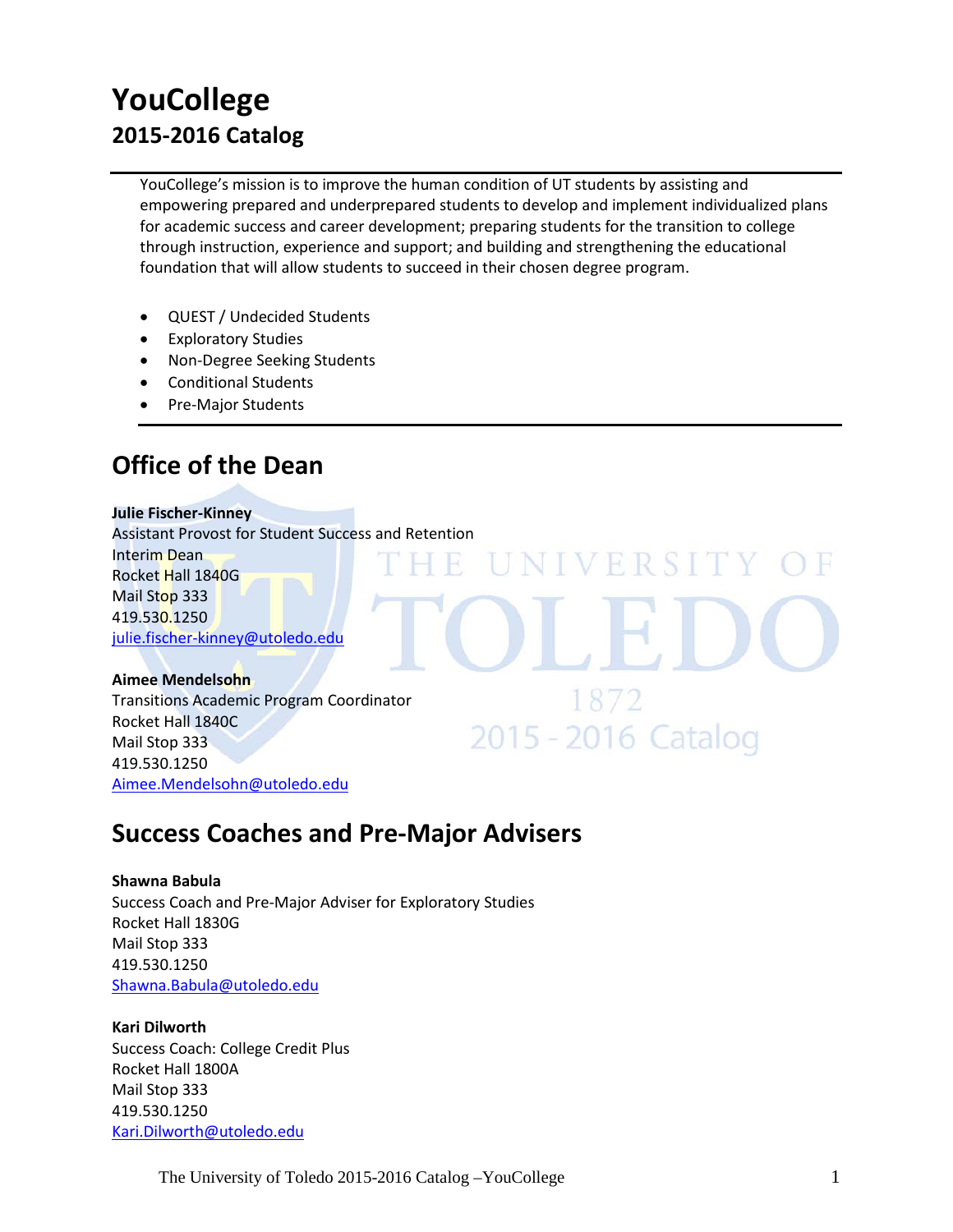#### **Kelsey Hammitt**

Success Coach and Pre-Major Adviser for Exploratory Studies Rocket Hall 1840F Mail Stop 333 419.530.1250 [Kelsey.Hammitt@utoledo.edu](mailto:Kelsey.Hammitt@utoledo.edu) 

#### **Max Kupresanin**

Success Coach and Pre-Major Adviser for Exploratory Studies Rocket Hall 1830F Mail Stop 333 419.530.1250 [Max.Kupresanin@UToledo.Edu](mailto:Max.Kupresanin@UToledo.Edu)

#### **Nick Mignogna**

Success Coach: College Credit Plus Rocket Hall 1800B Mail Stop 333 419.530.1250 [Nicholas.Mignogna@utoledo.edu](mailto:Nicholas.Mignogna@utoledo.edu)

#### **Marissa Reid**

**IViarissa หะเน**<br>Success Coach and Pre-Major Adviser for Exploratory Studies **IVERSITY OF** Rocket Hall 1840B  $\Box$  D Mail Stop 333 419.530.1250 [Marissa.Reid@utoledo.edu](mailto:Marissa.Reid@utoledo.edu)

1872

### **Teri Shehan**

Success Coach and Pre-Major Adviser for Exploratory Studies Rocket Hall 1800E 2015 - 2016 Catalog Mail Stop 333 419.530.1250 [Teri.Shehan@utoledo.edu](mailto:Teri.Shehan@utoledo.edu)

### **Doreann Vogel**

Success Coach and Pre-Major Adviser for Exploratory Studies Rocket Hall 1830E Mail Stop 333 419-530-1250 [Doreann.Vogel@utoledo.edu](mailto:Doreann.Vogel@utoledo.edu)

### **DeMya Wimberly**

Success Coach and Pre-Major Adviser for Exploratory Studies Rocket Hall 1830B Mail Stop 333 419.530.1250 [DeMya.Wimberly@utoledo.edu](mailto:DeMya.Wimberly@utoledo.edu)

#### **Mary Youngs**

The University of Toledo 2015-2016 Catalog –YouCollege 2 Success Coach and Pre-Major Adviser for Exploratory Studies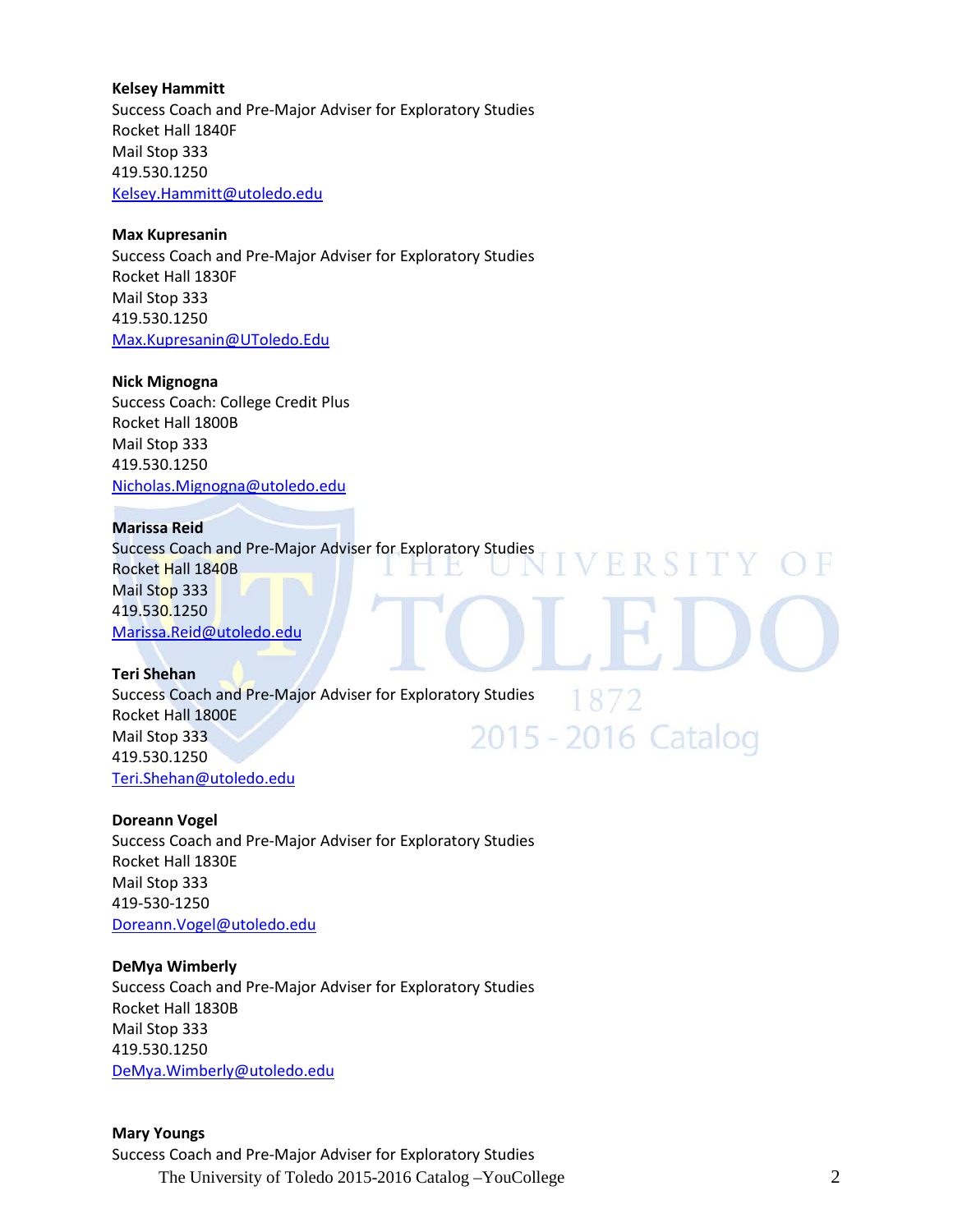Rocket Hall 1800C Mail Stop 333 419.530.1250 [Mary.Youngs@utoledo.edu](mailto:Mary.Youngs@utoledo.edu)

# **Department of Exploratory Studies**

The Department of Exploratory Studies serves as an entry point to The University of Toledo for students who are exploring college majors, or working to meet the admission requirements of a specific program/college. It also offers services to enhance our student's transition to the university setting and become successful in their academic pursuits. The Department of Exploratory Studies includes services for non-degree seeking students, Pre-major students, Exploratory Studies students, Conditional Students, College Credit Plus, and the QUEST for Success Program.

# **Quest for Success: Student Exploring Majors**

The QUEST Program ensures that students who are undeclared/undecided on a major and are exploring their options have access to the resources necessary to make informed academic and career choices. Students can stay in the QUEST Program for a maximum of three academic semesters. At anytime during the three semesters, providing they meet the requirements for their chosen major, students can declare a major in an academic college.

The program provides pre-major academic advising that serves the various needs of students choosing a major and refers them to other campus events, services, and resources such as career events, tutoring, career development, and others as necessary. In addition, QUEST students are required to take a "Career and Self Evaluation" class. While in the QUEST program, students work to fulfill general education requirements.

Details can be found at <https://www.utoledo.edu/youcollege/des/quest.html> Employers are looking for college-educated employees with transferable job skills. QUEST helps students gain these skills, which include critical thinking, decision-making and adaptation to change.

2016 (

## **Change of College or Major to Exploratory Studies**

Students in good standing (i.e. with a cumulative GPA of 2.0 or higher) who wish to change from another college in The University of Toledo to the Department of Exploratory Studies should make an appointment with a pre-major adviser in YouCollege to discuss the transfer and have his/her academic records reviewed. Student transfers will be reviewed on a case by case basis. Students who have decided on an academic major or are qualified to transfer from the Department of Exploratory Studies into the college or program of their choice must meet the academic criteria set by the receiving college or program. Students should make an appointment to discuss their transfer with an adviser in the college they wish to enter.

## **Quest Honors Programs**

The University of Toledo offers all students of exceptional academic ability the opportunity to enter a special program of academic rigor and challenge. For further details on the Honors College, students should contact the Honors College. Students who have demonstrated exceptional promise may be invited to participate in the Honors College.

## **Exploratory Studies**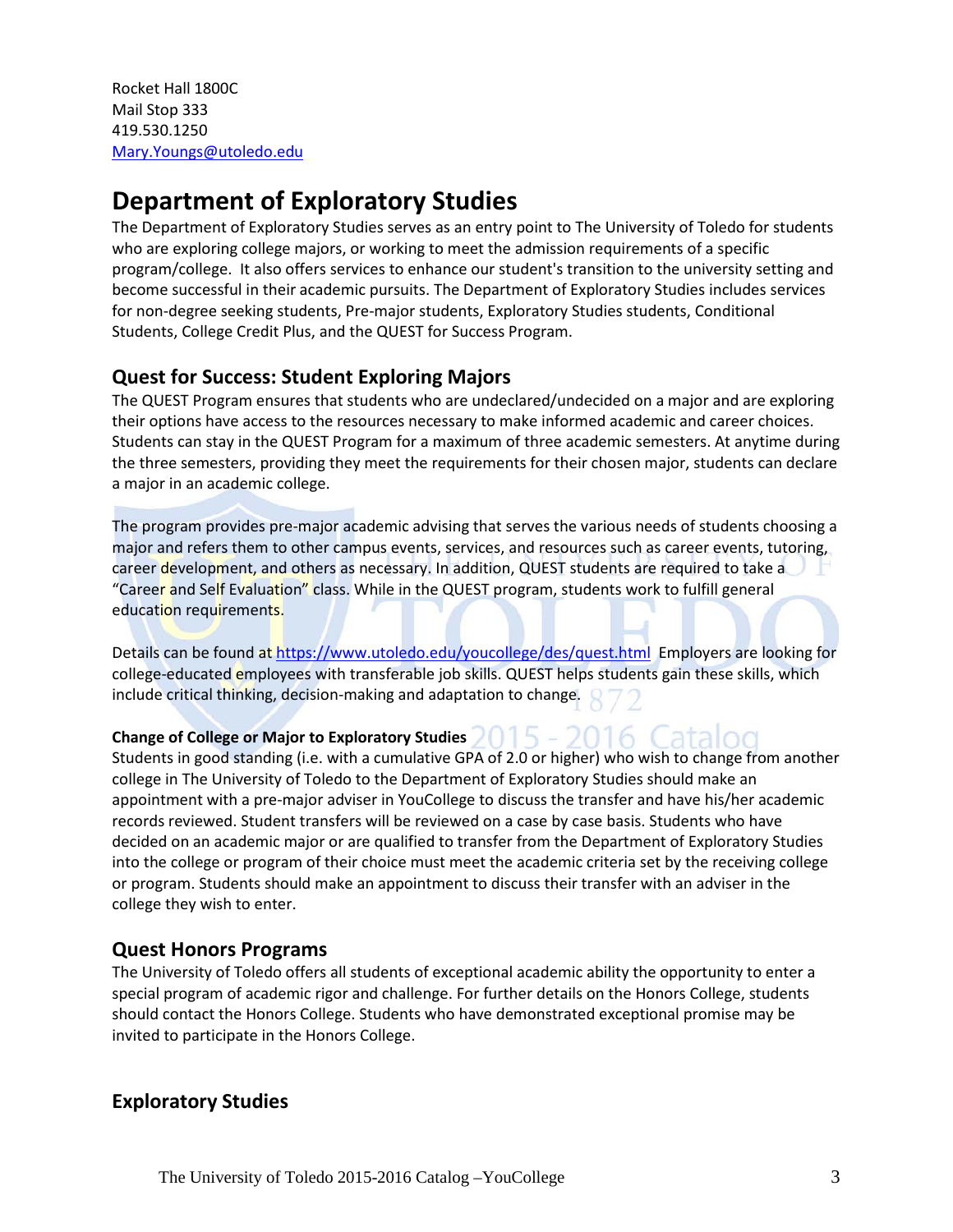Students admitted to YouCollege that do not meet the admission requirements for the college of their choice are placed into the Department of Exploratory Studies. Students work towards acceptance into a particular college or program.

Students may take advantage of pre-major advisors/success coaches who will guide them through the process as they prepare to enter their chosen program or college. Pre-major advisers are dedicated to helping students make the right choice in scheduling classes and to making referrals if additional academic support is needed. After a student's first semester within Exploratory Studies, they will be reevaluated to determine if they meet the requirements to officially declare a major in the college of their choice. While in Exploratory Studies, students work to fulfill general education requirements as well as taking YC 1000, a 1 credit Orientation course, and AL 1120, a 2 credit Career and Self-evaluation course.

## **Pre-Major**

Another student category served by the Department of Exploratory Studies is the pre-major student. A pre-major student is a student with less than a 2.0 high school Grade Point Average and below a 19 ACT Composite or below a 900 combined SAT score. All Pre-major students take AL 1150, a 3 credit Orientation: Strategies for College Success course, their first semester. Exploratory Studies staff provide students with personalized coaching and additional support services to prepare students to achieve his/her academic goals and ensure transition to the academic major of choice.

Students admitted as pre-majors must attain a minimum 2.00 GPA in their first term to continue their studies. Students who do not attain a minimum 2.00 GPA are academically suspended for one calendar year.

After the first semester in the Department of Exploratory Studies, students may declare a major if he/she meets the intended transfer admission requirements of the academic college.

## **Non-Degree Seeking Students**

Students who are not seeking a degree, yet who want to gain new skills or enhance an existing one, expand career development or explore new subject matter for personal growth can find a place in The Department of Exploratory Studies. Courses or certificate programs can be taken online, in a classroom or a combination. Students can take up to 24 semester hours of college credit of either undergraduate or 9 credit hours (for graduate level courses-to be taken through Graduate School) as a non-degree seeking student.

# **Conditional Students**

Transfer students with under a 2.0 transfer Grade Point Average (GPA) may be admitted on a one term conditional basis. Conditional students after their first semester at UT must attain *at least* a 2.0 GPA to remain at UT, although many majors require a much higher GPA to declare a major.

Students admitted as conditional students must attain a minimum 2.00 GPA in their first term to continue their studies. Students who do not attain a minimum 2.00 GPA are academically suspended for one calendar year.

Students are only permitted to receive Federal Financial Aid as a Conditional student for onesemester. AFTER grades for the semester are posted AND the term GPA's are 2.0 or higher, students will be recoded to the Exploratory major so that financial aid can disperse. Students are responsible for officially declaring a major in the UT College of their choice as soon as they meet the intended transfer admissions requirements of the academic college.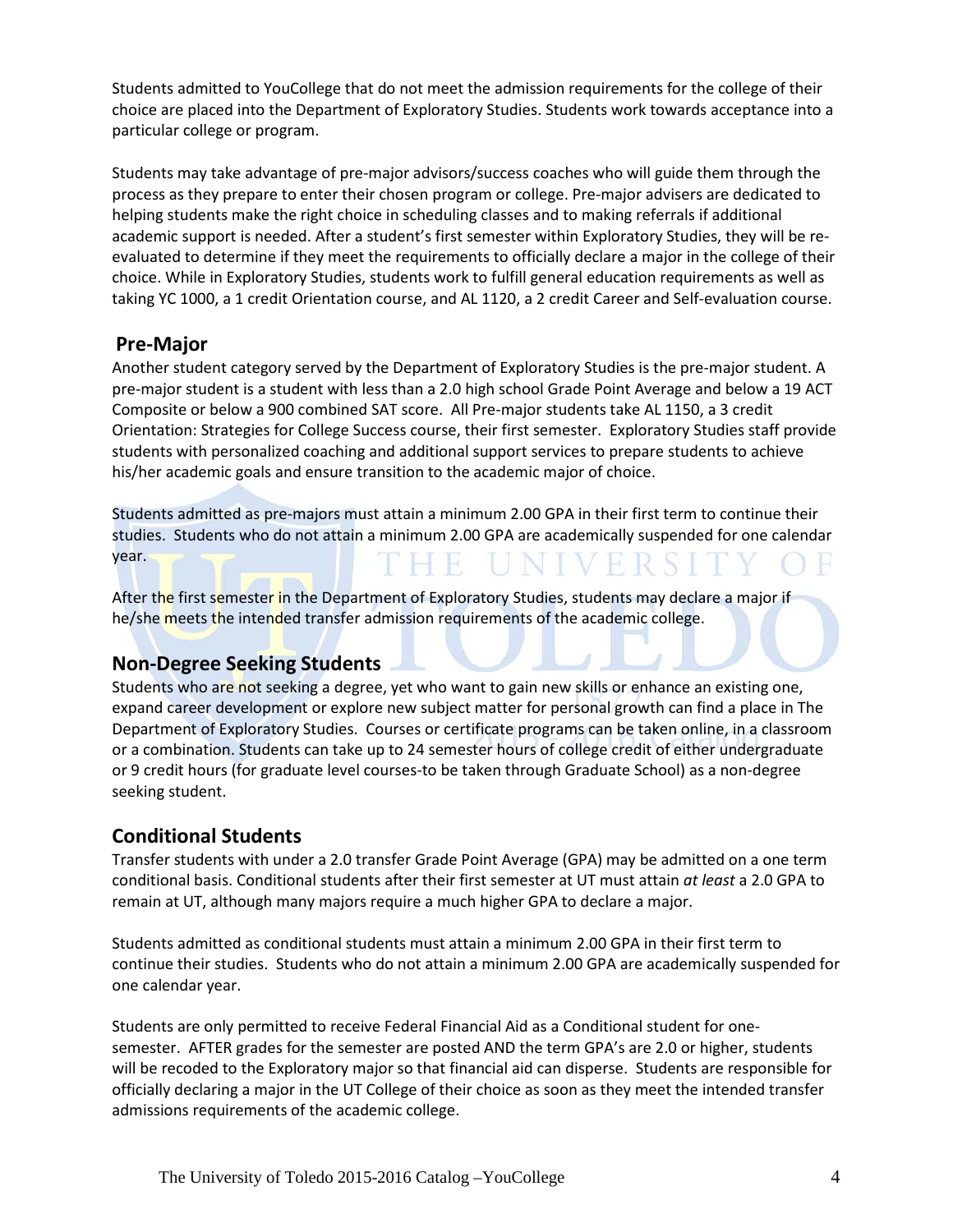# **College Credit Plus**

The University of Toledo's College Credit Plus program gives college-bound high school students the opportunity to earn college credit and high school credit simultaneously. This gives students the advantage of starting the transition to college early, while reducing the cost and length of time to receive a degree.

High school students can take part in the college experience, interacting with college students and university faculty, while experiencing the rigor of college-level courses. For more information on College Credit Plus, please visit [http://codes.ohio.gov/orc/3365.](http://codes.ohio.gov/orc/3365)

# **Toledo Early College High School (TECHS)**

TECHS is a Toledo public high school operating in partnership with UT. The school is located on the Scott Park campus. TECHS provides the opportunity for students to simultaneously achieve a high school diploma and earn up to 60 college credits at UT. Up to 100 students are recruited each year for admission to the school as 9th graders. For more information, call the high school principal at 419.530.3008 or e-mail [rwheatle@tps.org](mailto:robin.wheatley.@tps.org)

# **Academic Policies**

# **Declaring /Changing Majors**

The Department of Exploratory Studies success coaches are the primary resource regarding academic issues until a student declares their major in an academic college at UT.

Students in good standing who wish to change from one college within The University of Toledo to another academic college should make an appointment with a college adviser in the College Student Services Office to discuss their transfer and have their academic records reviewed. All college requirements, including core and distributive as well as major and related requirements, must be fulfilled as specified in the catalog for the year in which the student enters the college of their choice. Some colleges have selective admission or deadlines for an intended major. These deadlines are strictly enforced. 2015 - 2016 Catalod

# **GPA Recalculation for Repeated Courses**

Effective fall 2006, if a student repeats a UT course and receives a higher grade, a request to delete the original grade, as long as the original course grade was lower, can be made. Prior to fall 2006, if a student repeats a UT course and receives a grade of C (2.0) or higher, a request to delete the original grade, as long as the original course grade was a C-or lower, can be made. The request form is available on the Registrar's Office website. If the original grade was earned because of cheating or academic dishonesty, it will not be deleted. A maximum of 12 credit hours can be deleted by university policy.

## **Required academic performance**

Student must maintain a 2.0 grade point average to remain in academic good standing within YouCollege.

It is strongly advised that students spend no more than 3 semesters within the Department of Exploratory Studies. After three semesters within the Department of Exploratory Studies, students will no longer be eligible to receive Federal Financial Aid. Once a student establishes a UT GPA and meets the GPA requirements of their intended major, advisors and success coaches will help transition students into the college that houses that major. Students should declare their major as soon as they meet the requirements of the academic college.

The University of Toledo 2015-2016 Catalog –YouCollege 5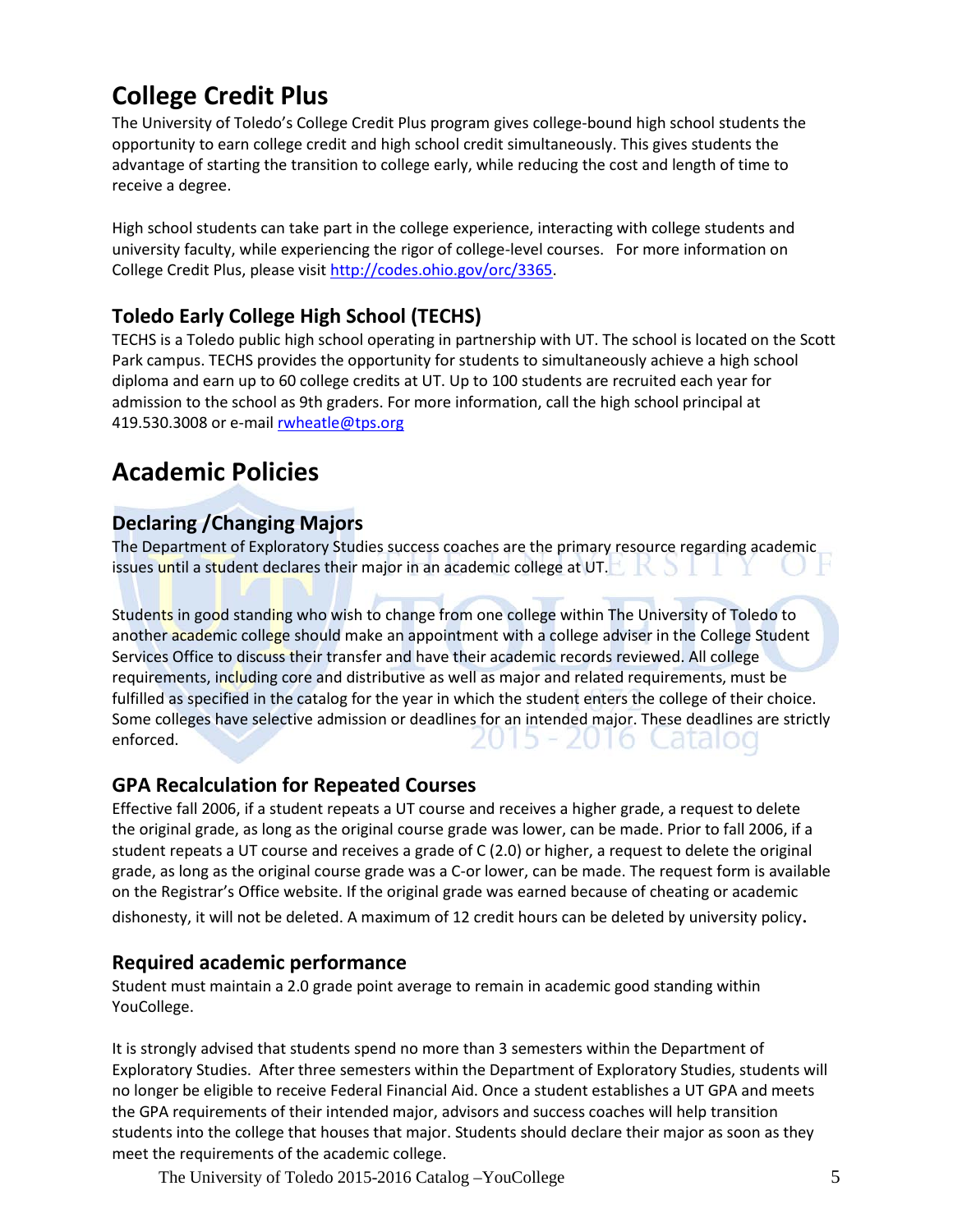## **Probation**

A student with a cumulative GPA less than a 2.0 is automatically placed on academic probation until a 2.0 cumulative GPA is achieved. Students are required to complete an Academic Success Plan and meet biweekly with their Success Coach as a term of probation. Students may not withdraw from a course without speaking with their Success Coach, nor are they permitted to register for a future semester without consulting their Success Coach. Students who do not have an approved Success Plan on file and meet biweekly with their Success Coach will be denied a suspension appeal should they end up on Academic Suspension following that semester.

## **Suspension**

The Department of Exploratory Studies in YouCollege follows The University of Toledo Academic Standing Policy as it pertains to attempted credit hours in regards to Suspension.

### **Types of Suspension:**

### **Freshman Suspension (one term)**

Students who are in their first semester of Exploratory Studies who attain under a 1.0 cumulative GPA are automatically suspended for one semester. Students suspended after Fall semester review are suspended for Spring term and eligible for reinstatement for the following Fall semester. Students suspended after Spring semester review are suspended for the Fall semester and eligible for reinstatement for the following Spring semester.

LILE UN L'

### **Freshman Suspension Appeal**

Students with a 0.00 cumulative GPA are not offered the opportunity to appeal their suspension. Students who earn a cumulative GPA between 0.1-1.0 are given the opportunity to appeal their suspension.

### **Freshman Suspension Appeal Process**

Students may only appeal their suspension via formal letter sent electronically to the Exploratory Studies email address. The deadline to appeal a suspension is 1 week prior to the start of the following term. Students are notified of the decision of their appeal via their Rockets email account.

### **Suspension One Term**

Any student whose cumulative GPA is under 1.0 and who is not in any of the following categories: Freshman Suspension, Conditional admit, Pre-major, is subject to a one semester suspension.

### **Suspension One Term Appeal**

No appeal option is given. Should a student opt to appeal on their own, it will be reviewed on a case-by-case basis.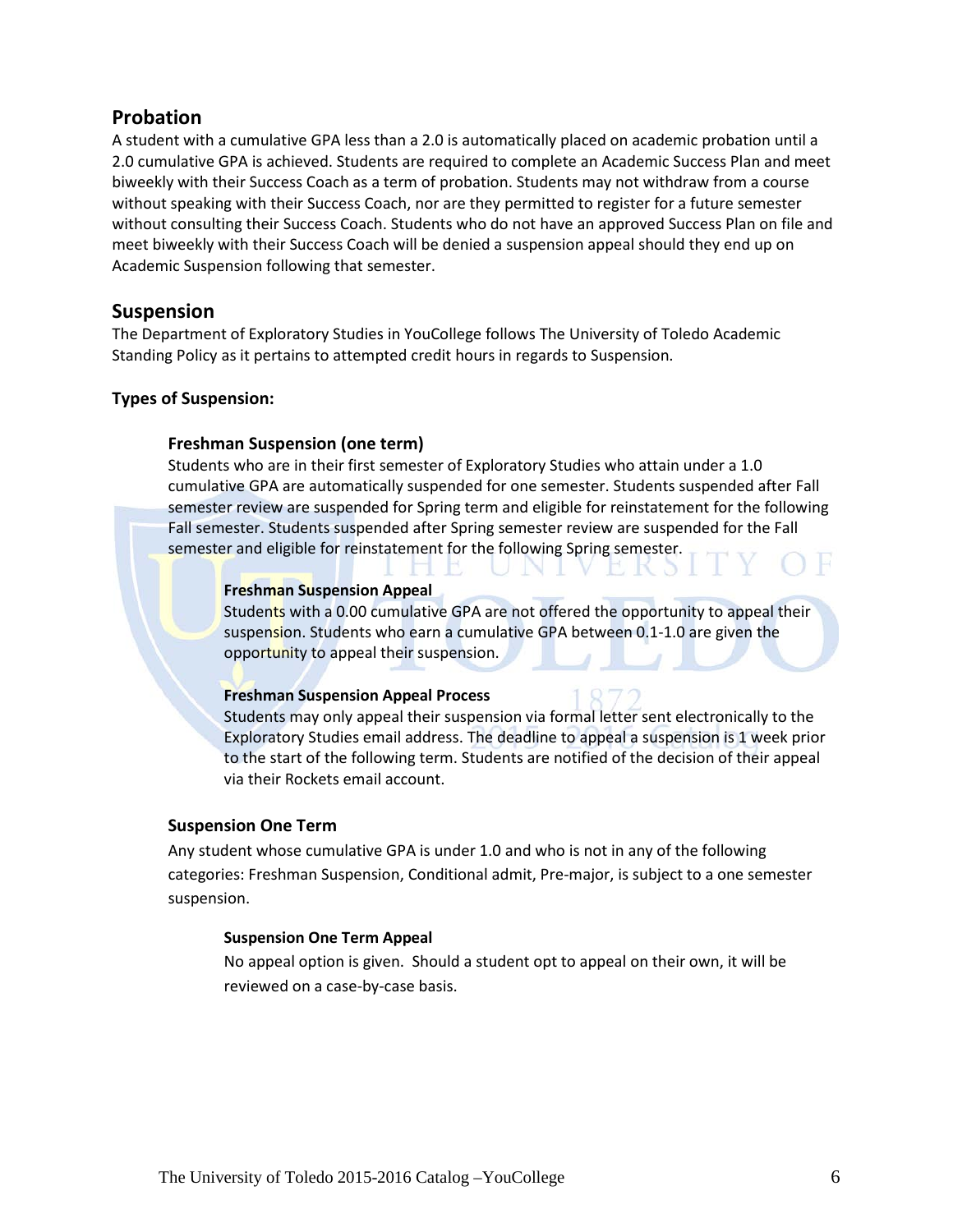### **Suspension One Year**

Students who are coded COND or PMAJ who do not attain a minimum 2.0 term GPA n their first semester at the University are automatically suspended for one year. Other students who may be suspended for one year include those students who were previously suspended for one term.

### **Suspension One Year Appeal**

No appeal option is given. Should a student opt to appeal on their own, it will be reviewed on a case-by-case basis.

## **Academic Dismissal**

Students who have been suspended previously for one year who have been reinstated and now are facing suspension again would be academically dismissed for three years automatically.

### **Appeal**

There is no appeal process for academic dismissal.

### **Reinstatement**

Students who have been suspended from another academic college at UT will not be reviewed until they have served their academic suspension from that college

Each semester the reinstatement process and deadline are updated on the reinstatement webpage of the YouCollege website:<http://www.utoledo.edu/youcollege/des/iarp.html>

### **Reinstatement Procedure**

All reinstatement documentation must be submitted by the student to the Exploratory Studies email address. The student must include the following: the appeal letter, quiz responses, and reinstatement success plan. Any submissions that do not include all three documents will not be reviewed until the application package is complete. Students who have active holds on their account will not be reviewed until those holds are cleared. 16 Catalog

### **Review of Reinstatement Documentation**

All documentation is reviewed by the Academic Review Committee. The decision of approval/denial of appeals will be sent from the Exploratory Studies email account to the student's University email account. If denied, students may petition for reinstatement in a future term.

## **Code of Student Academic Conduct and Student Academic Grievance Procedure**

Issues related to charges of student academic misconduct or disputes as to final course grades, and the procedures for resolving such issues are set forth by The University of Toledo. The policies governing each can be found in the Undergraduate Academic Policies section found below.

## **Degree Audit Requirements (DARS)**

The Degree Audit Reporting System is an automated record that contains all of a student's graduation requirements and tracks that student's progress toward meeting those requirements. Degree audits are available online through the myUT portal Student Self-Service. Students are encouraged to keep current degree audits for their personal use and to discuss their degree audits with their academic advisers.